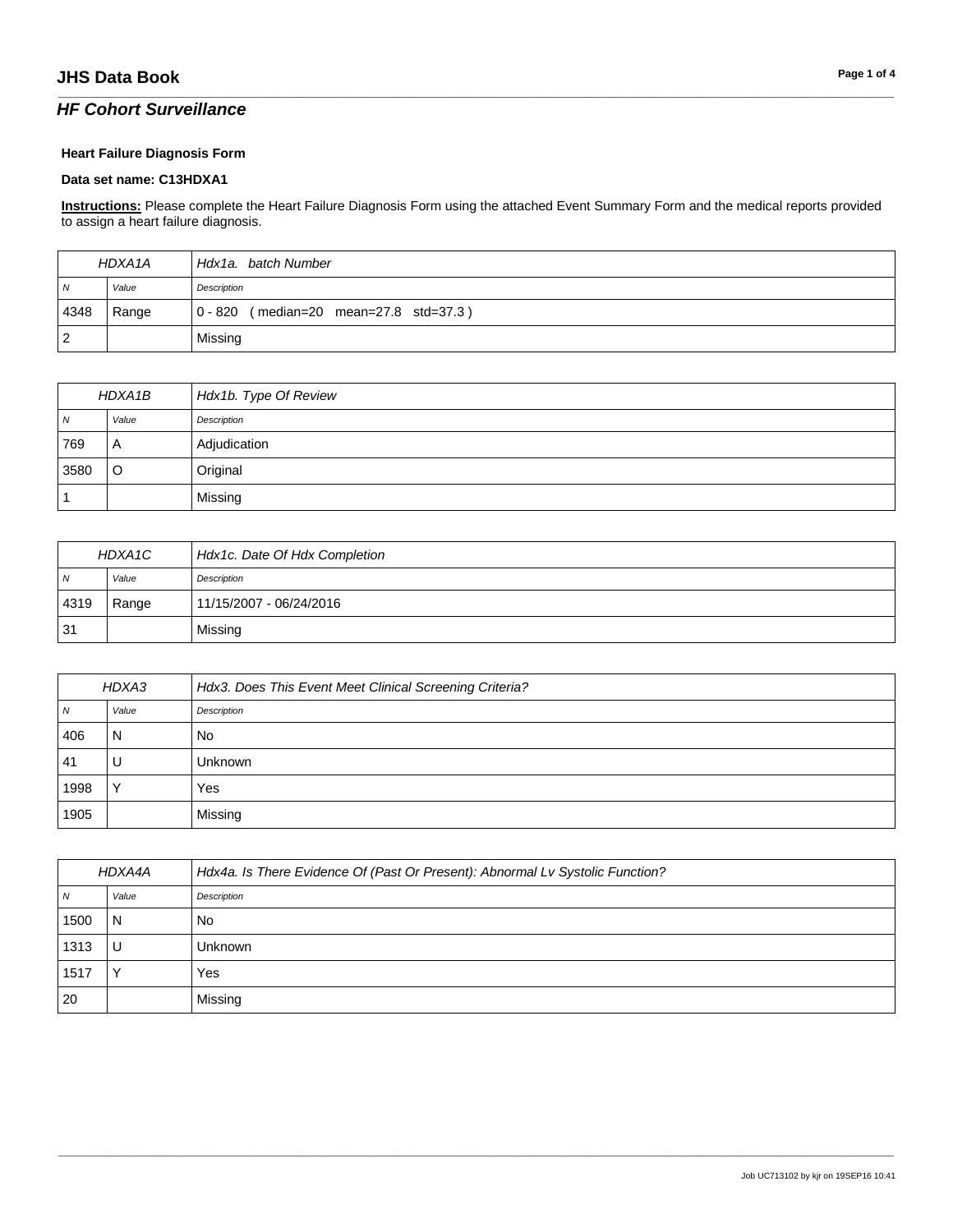# **JHS Data Book Page 2 of 4**

| HDXA4B |       | Hdx4b. Is There Evidence Of (Past Or Present): Abnormal Rv Systolic Function? |
|--------|-------|-------------------------------------------------------------------------------|
| N      | Value | Description                                                                   |
| 1009   | N     | No                                                                            |
| 3150   | U     | Unknown                                                                       |
| 171    |       | Yes                                                                           |
| 20     |       | Missing                                                                       |

\_\_\_\_\_\_\_\_\_\_\_\_\_\_\_\_\_\_\_\_\_\_\_\_\_\_\_\_\_\_\_\_\_\_\_\_\_\_\_\_\_\_\_\_\_\_\_\_\_\_\_\_\_\_\_\_\_\_\_\_\_\_\_\_\_\_\_\_\_\_\_\_\_\_\_\_\_\_\_\_\_\_\_\_\_\_\_\_\_\_\_\_\_\_\_\_\_\_\_\_\_\_\_\_\_\_\_\_\_\_\_\_\_\_\_\_\_\_\_\_\_\_\_\_\_\_\_\_\_\_\_\_\_\_\_\_\_\_\_\_\_\_\_\_\_\_\_\_\_\_\_\_\_\_\_\_\_\_\_\_\_\_\_\_\_\_\_\_\_\_\_\_\_\_\_\_\_\_\_\_\_\_\_\_\_\_\_\_\_\_\_\_\_

| HDXA4C |       | Hdx4c. Is There Evidence Of (Past Or Present): Lv Diastolic Dysfunction? |
|--------|-------|--------------------------------------------------------------------------|
| N      | Value | Description                                                              |
| 129    | N     | No                                                                       |
| 3294   | U     | Unknown                                                                  |
| 907    |       | Yes                                                                      |
| 20     |       | Missing                                                                  |

| HDXA5 |       | Hdx5. Estimated Lvef (Worst, Related To Current Hospitalization) |
|-------|-------|------------------------------------------------------------------|
| N     | Value | Description                                                      |
| 1413  | A     | $>= 50\%$                                                        |
| 458   | в     | 35-49%                                                           |
| 837   | С     | $<$ 35%                                                          |
| 1619  | D     | <b>Unknown</b>                                                   |
| 23    |       | Missing                                                          |

| HDXA6 |       | Hdx6. Assign An Overall Hf Diagnosis Based On Your Clinical Judgment (Select Only One) |
|-------|-------|----------------------------------------------------------------------------------------|
| N     | Value | Description                                                                            |
| 979   | A     | Definite decompensated heart failure                                                   |
| 938   | В     | Possible decompensated heart failure                                                   |
| 1125  | С     | Chronic stable heart failure                                                           |
| 738   | D     | Heart failure unlikely                                                                 |
| 550   | E     | Unclassifiable                                                                         |
| 20    |       | Missing                                                                                |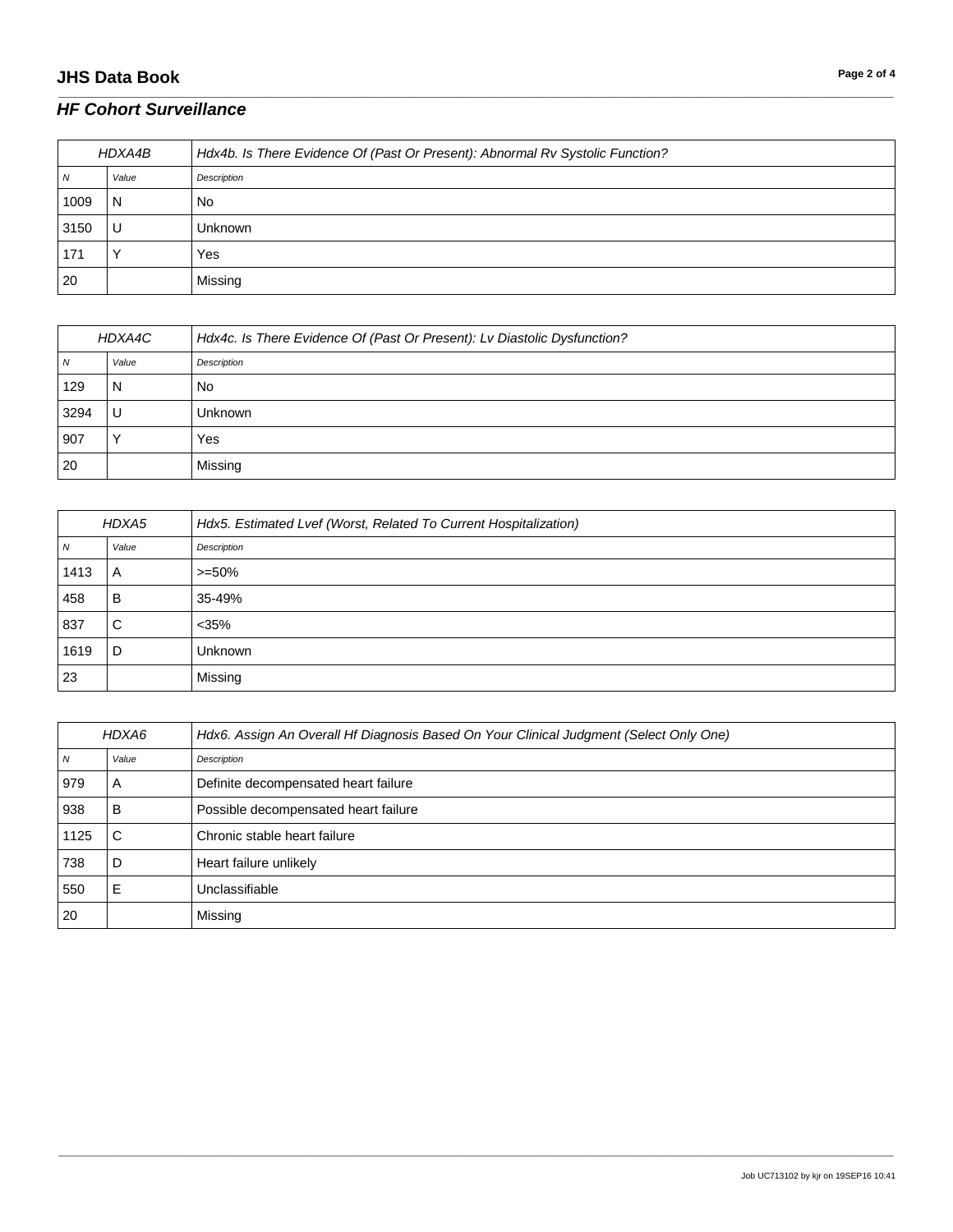# **JHS Data Book Page 3 of 4**

| HDXA6A |       | Hdx6a. Definite Or Possible Decompensated Heart Failure Present At Admission? |
|--------|-------|-------------------------------------------------------------------------------|
| N      | Value | Description                                                                   |
| 100    | N     | No                                                                            |
| 20     | U     | Unknown                                                                       |
| 1792   |       | Yes                                                                           |
| 2438   |       | Missing                                                                       |

\_\_\_\_\_\_\_\_\_\_\_\_\_\_\_\_\_\_\_\_\_\_\_\_\_\_\_\_\_\_\_\_\_\_\_\_\_\_\_\_\_\_\_\_\_\_\_\_\_\_\_\_\_\_\_\_\_\_\_\_\_\_\_\_\_\_\_\_\_\_\_\_\_\_\_\_\_\_\_\_\_\_\_\_\_\_\_\_\_\_\_\_\_\_\_\_\_\_\_\_\_\_\_\_\_\_\_\_\_\_\_\_\_\_\_\_\_\_\_\_\_\_\_\_\_\_\_\_\_\_\_\_\_\_\_\_\_\_\_\_\_\_\_\_\_\_\_\_\_\_\_\_\_\_\_\_\_\_\_\_\_\_\_\_\_\_\_\_\_\_\_\_\_\_\_\_\_\_\_\_\_\_\_\_\_\_\_\_\_\_\_\_\_

| HDXA7 |              | Hdx7. Was This Event Fatal? |
|-------|--------------|-----------------------------|
| N     | Value        | Description                 |
| 1823  | $\mathsf{N}$ | No                          |
| 86    |              | Yes                         |
| 2441  |              | Missing                     |

| HDXA7A |       | Hdx7a. Decompensated Heart Failure The Primary Cause Of Death? |
|--------|-------|----------------------------------------------------------------|
| N      | Value | Description                                                    |
| 30     | N     | No                                                             |
| 24     | U     | <b>Unknown</b>                                                 |
| 27     |       | Yes                                                            |
| 4269   |       | Missing                                                        |

| HDXA8          |         | Hdx8. Comments  |
|----------------|---------|-----------------|
| $\overline{N}$ | Value   | Description     |
| 1626           | Present | Text suppressed |
| 2724           |         | Missing         |

| HDXA8A     |       | Hdx8a, Comments Continued |
|------------|-------|---------------------------|
| $\sqrt{N}$ | Value | Description               |
| 4350       |       | Missing                   |

| HDXA9 |             | Hdx9. Review Complete |
|-------|-------------|-----------------------|
| N     | Value       | Description           |
| 3709  | $\mathbf 0$ |                       |
| 641   |             | Missing               |